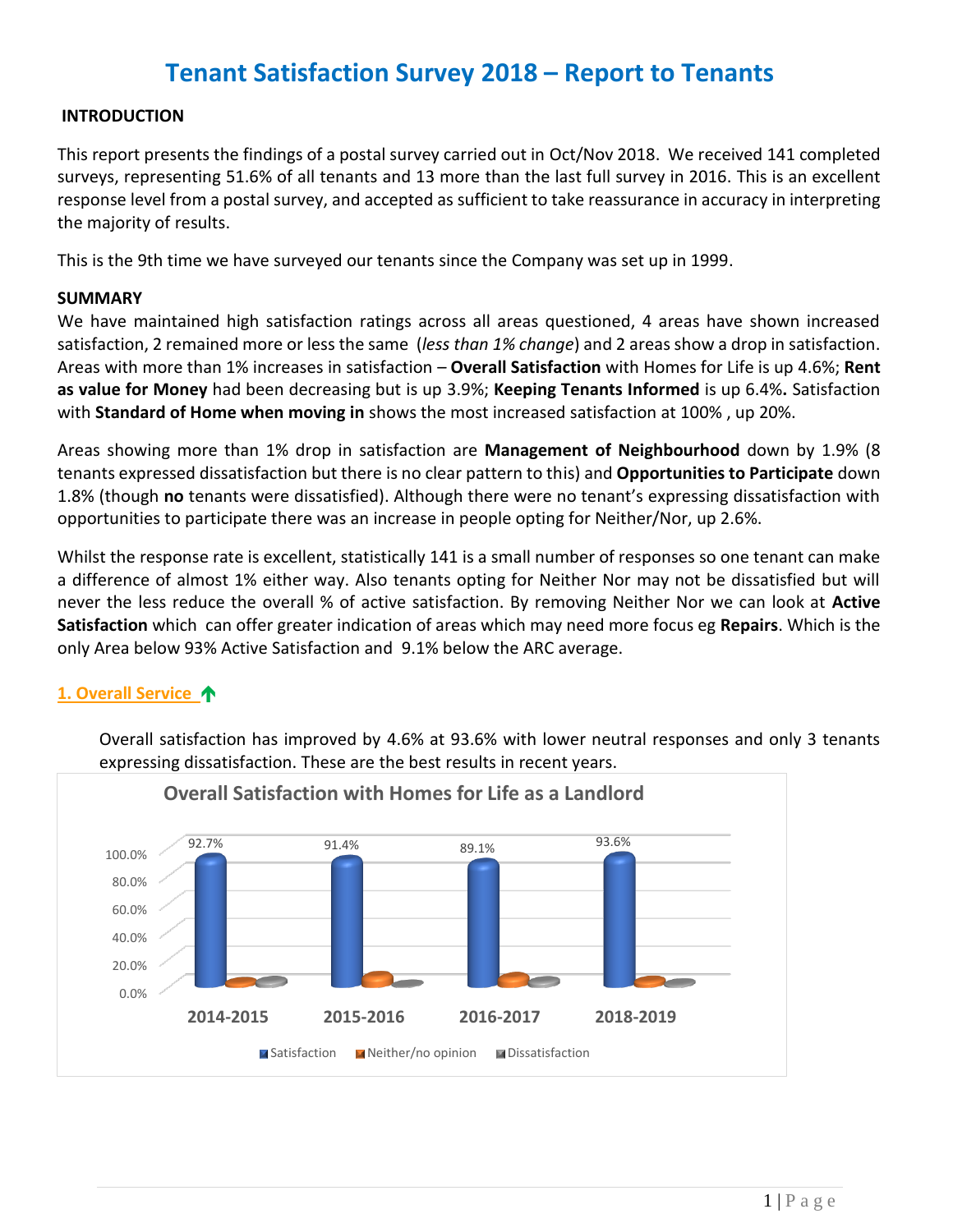## **General Satisfaction with aspects of the Service**



## **Service Priority**

We asked tenants how satisfied they were that Homes for Life were providing the services they expect of their landlord. 90.2% agreed that we were providing the services they expect. 4 tenants disagreed but did not make any suggestions as to what services needed improvement or introduced.

The 3 service issues which are of greatest priority to tenants continues to be **Repairs and Maintenance**, closely followed by **Quality of Home,** followed by **Value for Money** for rent.